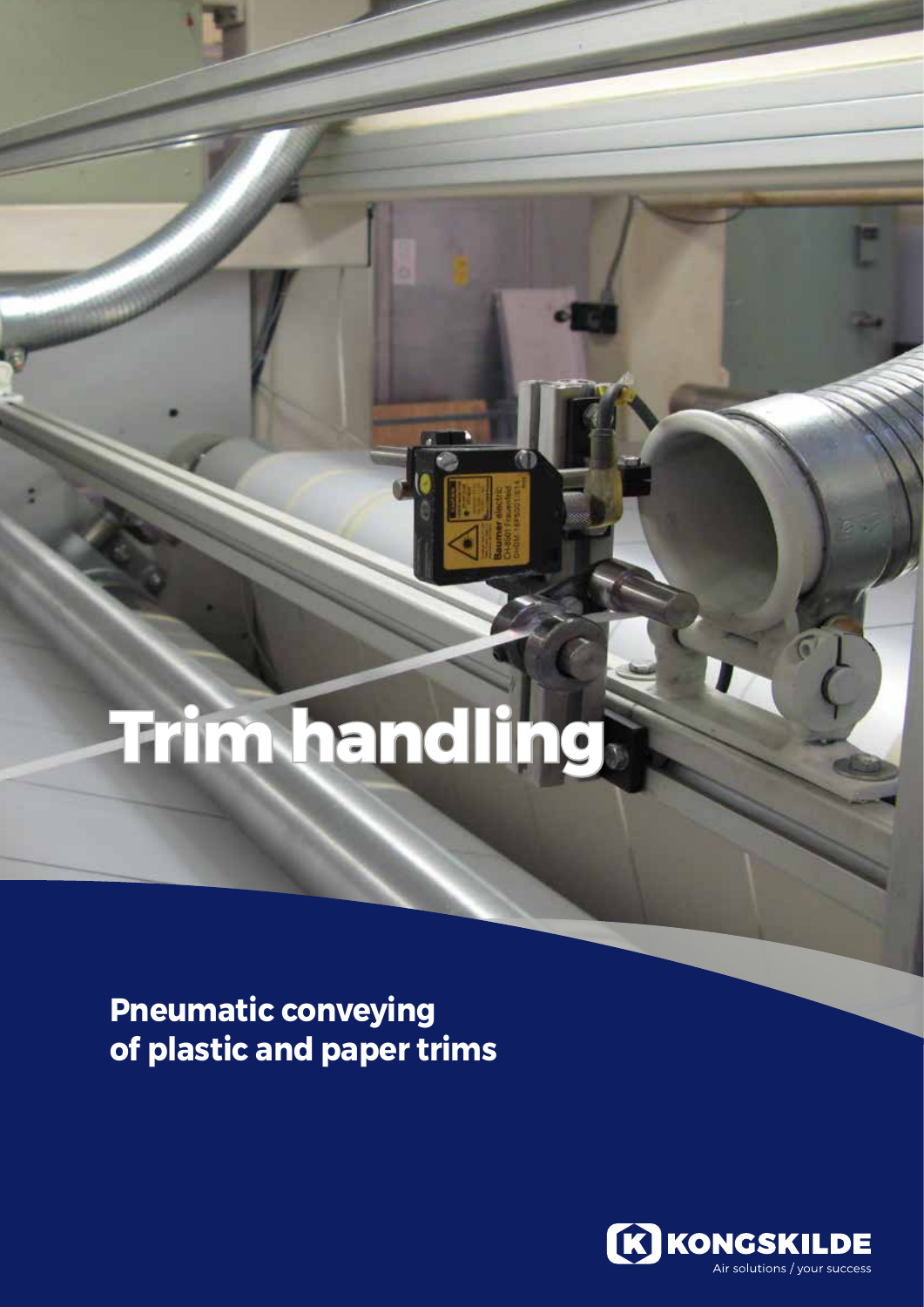### **Endless trim**



Kongskilde waste extraction systems can handle trims from film and foil production machines (cast lines) and converting machines (slitters/re-winders).

With the patented FVO Venturi and the ITF Venturi, Kongskilde is able to convey endless trim at over 1000m/ min\*. These venturi systems are a tried and tested way of conveying endless trim in many applications.

Coupled with the Kongskilde MultiAir they are cost effective and extremely low maintenance way of handling endless trim with huge savings on labour over traditional spooling.

With the FVO Venturi it can be placed anywhere in the conveying line with no loss in performance which allows the venturi and blower to be placed in the most convenient position for the customer meaning minimum impact on the factory layout.

\* Depending on material specification & conveying distance.



FVO Venturi system

Blower develops air pressure and when it passes through the FVO Venturi it creates a vacuum at the source pulling the trim into the system, after the trim and air flow passes through the venturi the system turns to a pressure system pushing the trim to the discharge. With the air return in the line it allows for the blower to pull back out airflow enabling the pipe system not having to be upsized to handle the extra air volume generated at the venturi.



FVO Inline Venturi.

### ITF Venturi system



Blower develops air pressure and when it passes through the ITF Venturi it creates a vacuum at the source pulling the trim into the system, after the trim and air flow passes through the venturi the system turns to a pressure system pushing the trim to the discharge.



ITF Inline Venturi.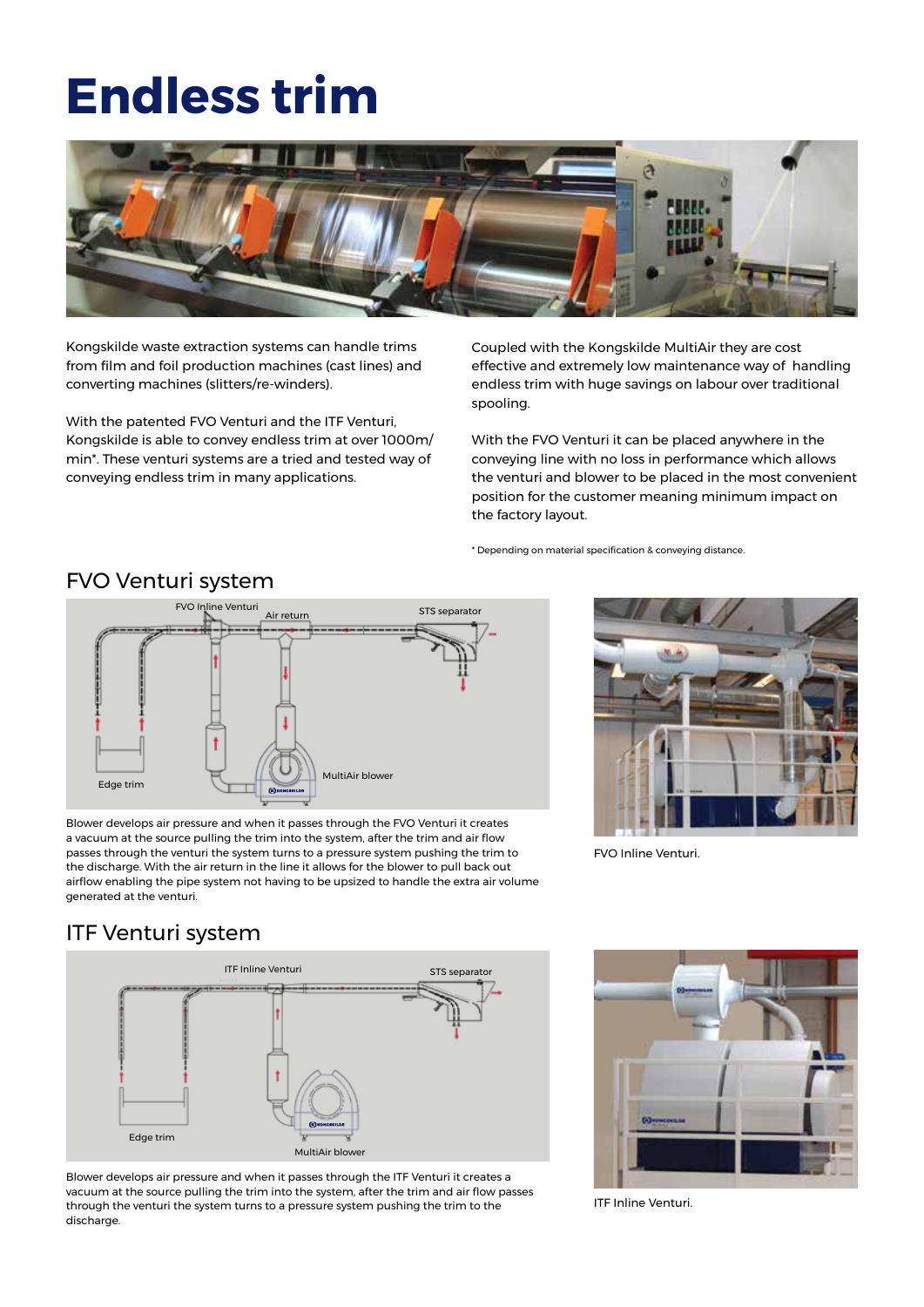## **Cut trim**



Integrating Kongskilde's precision MultiCutter or the heavy duty MC 3000 can have added benefits for a trim extraction system. The two main benefits are that the volume of the waste is drastically reduced at the discharge point and the second benefit is that the cut trim can be conveyed over longer distances.

Combining these cutters with an RVS MultiSeparator the volumes conveyed can be high and also in a more energy efficient way due to the high operating pressures and low pressure loss of the system.

The Kongskilde MultiAir high pressure blower is the 'heart' of many of these systems which produces the air volume and pressure required to convey the material. The MultiAir is able to convey the material over long distances and at high capacity depending on the client's requirements.

#### RVS MultiSeparator system



Using the Kongskilde MultiSeparator RVS 75 enables the removal, by suction of small sized waste material from production lines involved in the manufacture of paper, plastic foil, aluminium foil and packaging material. The RVS 75 separates light material from the suction line air stream and re-introduces it into the pressure line. The RVS 75 MultiSeparator is particularly suitable for installations where a strong suction effect is essential.



RVS MultiSeparator.

#### RVS MultiSeparator system



This system utilizes the vacuum side of the blower creating a negative system pulling cut trim pieces into the RVS MultiSeparator. The RVS MultiSeparator is a slow turning valve where the air and material separation occurs allowing the material to discharge vertically via gravity and the air and dust particulate to continue to the blower and ultimately have the air flow pass through a filter prior to being released.



RVS MultiSeparator.